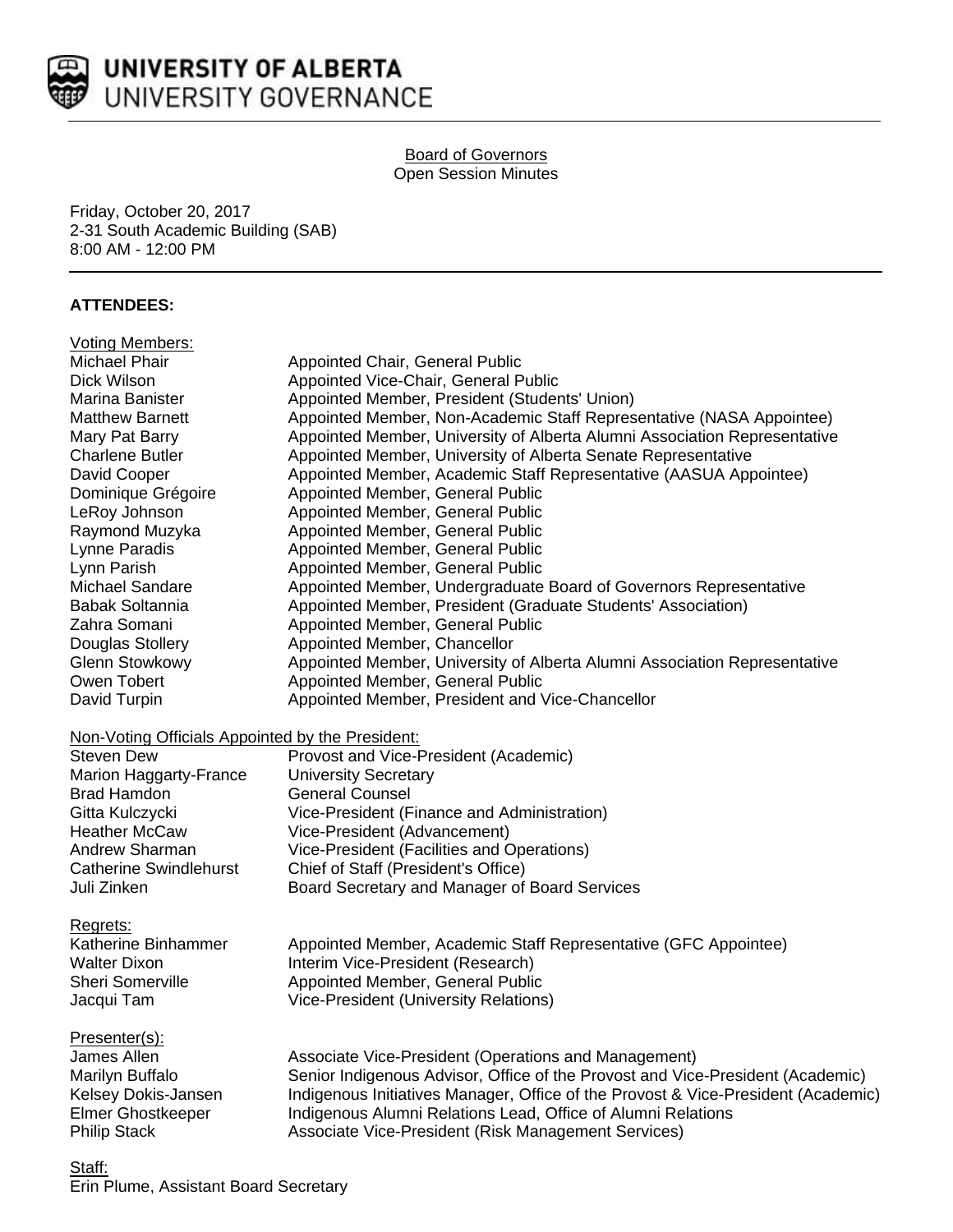## **OPENING SESSION**

1. Chair's Session

*Presenter(s)*: Michael Phair

# 1a. Call to Order and Confirmation of Quorum

*Presenter(s)*: Michael Phair

The Board Secretary confirmed that the attendance constituted quorum. The Chair called the meeting to order at 8:00 a.m.

## 1b. *Approval of Open Session Agenda*

Materials before members are contained in the official meeting file.

*Presenter(s)*: Michael Phair

The motion was moved and seconded.

THAT the Board of Governors approve the Open Session agenda as presented.

**CARRIED**

## 1bi *Review of Consent Agenda*

## *Presenter(s)*: Michael Phair

The Chair invited members to inform him if there were any requests to remove an item from the Open Session Consent Agenda.

## 1c. Conflict of Interest - Opportunity for Declaration

## *Presenter(s)*: Michael Phair

The Chair made note of the following:

- The University of Alberta has policy and procedure in place for Conflict of Interest and Conflict of Commitment, and Board members make annual disclosures.
- In addition, Board members must declare any conflict related to the Board Agenda of each meeting and, in the event of such conflict, absent themselves from the discussion and voting on the item.
- The *Post-secondary Learning Act*, Section 16(5) states that: The members of the board must act in the best interests of the university.

The Chair invited members to declare conflicts of interest related to the Open Session Agenda of the meeting. Mr Stowkowy declared a general conflict in that his firm does work for the University of Alberta.

Seeing no further declarations, the Chair declared the question asked and answered.

## 1d. Chair's Remarks

*Presenter(s)*: Michael Phair

The Chair welcomed members and guests and acknowledged all Indigenous peoples and the traditional lands on which the Board was gathered.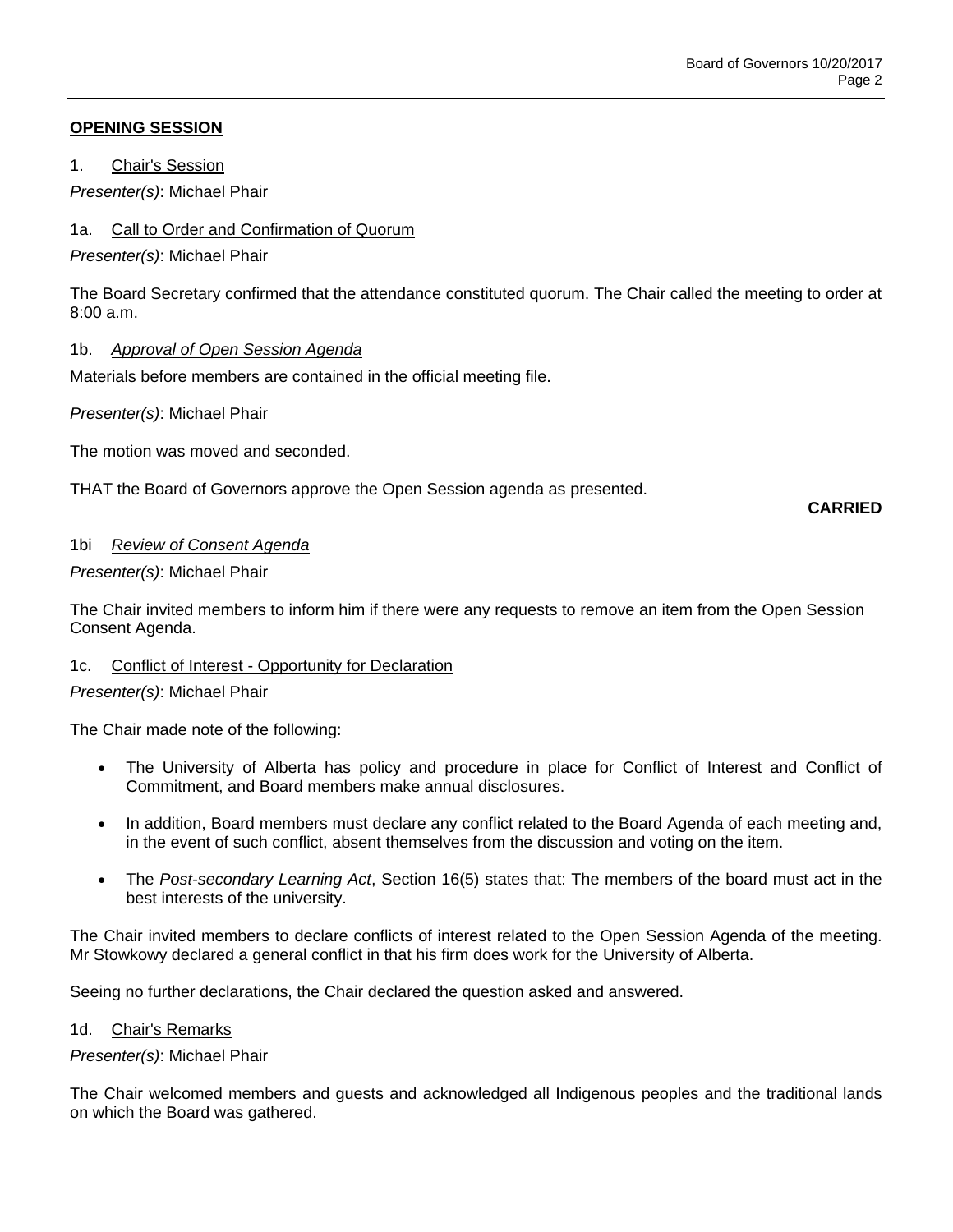He offered a warm welcome to those Board members appointed since the June Board meeting: Mary Pat Barry, who was appointed as a new Alumni Association representative; and Charlene Butler, appointed as representative of the Senate. He noted that Katherine Binhammer had also been appointed as the Board's new General Faculties Council representative but was unable to attend today's meeting.

The Chair then provided an update on the status of the public member search process, noting that the Board had two upcoming vacancies, that an advertisement had been developed with the Ministry, and that the application deadline was today.

The Chair informed members that a handout had been distributed related to the report from the panel on Canada's Fundamental Science Review, more commonly referred to as the "Naylor Report", and that the President would speak to the handout as part of his report later in the meeting.

At the Chair's invitation, Dick Wilson informed Board members about a new initiative he and former member, Shenaz Jeraj, initiated to re-establish and maintain the university's connection with its retired Board members. He invited current Board members to join the group, known as Governors Emeritus Members (GEMs), at the inaugural GEM luncheon on October 30, 2017.

The Chair reminded members of the upcoming fall convocation and its honorary degree recipients, Bob McDonald, the Honourable Jean Côté, and Tricia Smith.

He reminded members that he had an upcoming meeting with Minister Marlin Schmidt and other provincial postsecondary Board Chairs and indicated that he would keep the Board informed regarding the meeting's outcomes.

Finally, the Chair thanked members for participating in the Board Strategic Retreat in August and noted that, going forward, he would be working on implementing the recommendations and outcomes from that retreat.

#### 1e. Smudging Ceremony

*Presenter(s)*: Marilyn Buffalo; Kelsey Dokis-Jansen; Elmer Ghostkeeper

The Chair welcomed Elders Marilyn Buffalo and Elmer Ghostkeeper to the meeting. Mr Ghostkeeper provided opening remarks and an overview of the traditional ceremony and invited all interested members to participate in a smudge.

Following the smudge, the Chair thanked Ms Buffalo and Mr Ghostkeeper for bringing their teachings of ceremony to the Board and also thanked Ms Kelsey Dokis-Jansen, Indigenous Initiatives Manager, for coordinating the ceremony.

## 2. *Report of the President*

 Update on the Report of the Advisory Panel on Federal Support for Fundamental Science (Naylor Report)

Materials before members are contained in the official meeting file.

## *Presenter(s)*: David Turpin

#### *Discussion*:

In addition to his written report, President Turpin provided verbal remarks on: the status of mental health funding, other funding initiatives, and the tuition review; the federal government's Innovation Superclusters Initiative, whose shortlist of nine applicants include five with strong ties to the University of Alberta; and an update on advocacy work by Canadian universities related to recommendations from the Fundamental Science Review (commonly known as the Naylor Report).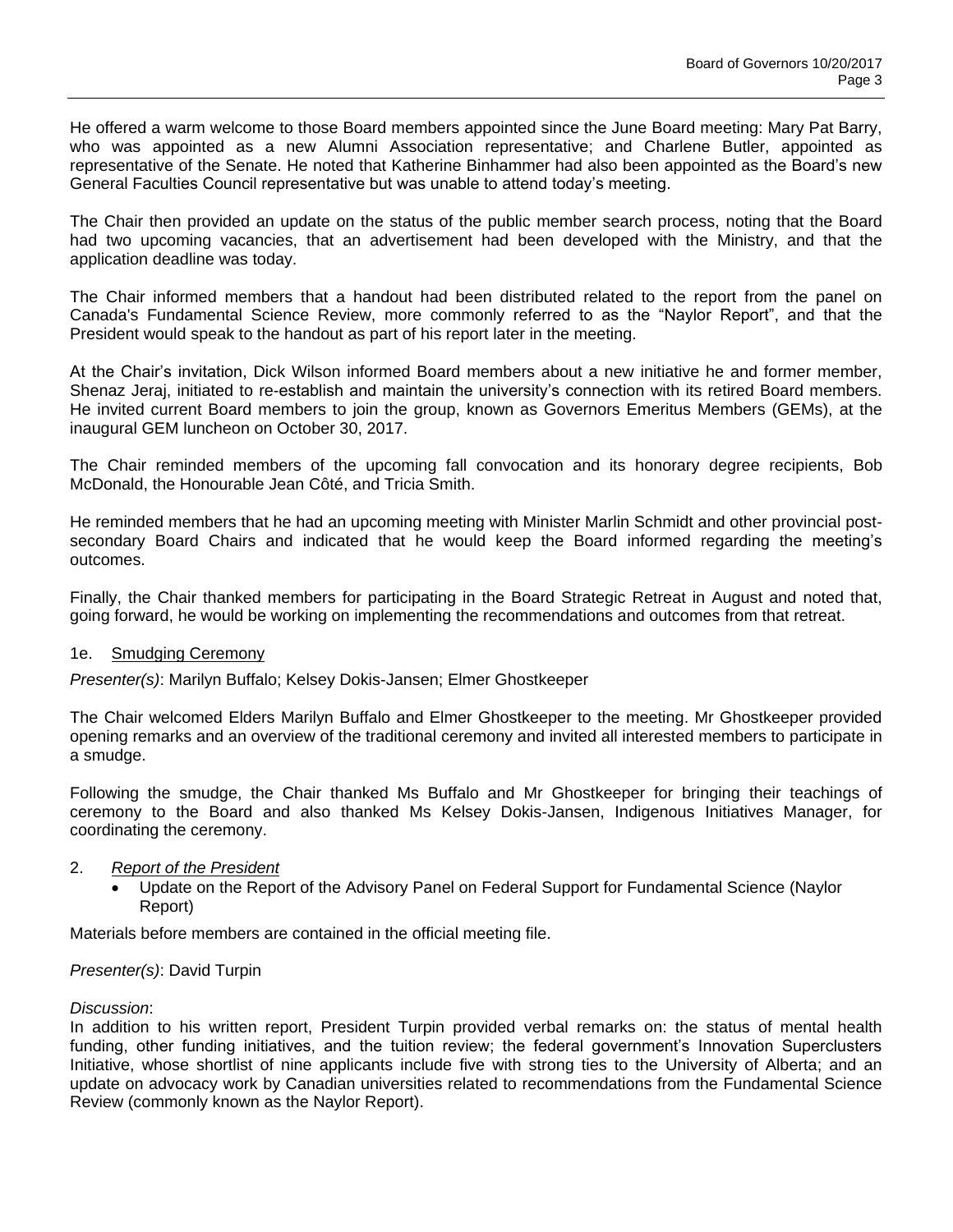At the suggestion of the Board Chair, the President agreed that a demonstration of the Board's support for the Naylor Report recommendations would be beneficial, and the Board agreed to consider a motion authorizing the Board Chair to write to Alberta Members of Parliament; The Honorable Kirsty Duncan, Minister of Science; and The Honorable Marlin Schmidt, Minister of Advanced Education, to demonstrate the Board's strong support for the Naylor Report and endorse the implementation of its recommendations.

## The motion was moved and seconded.

THAT the Board of Governors authorize the Board Chair to write to Alberta Members of Parliament; The Honorable Kirsty Duncan, Minister of Science; and The Honorable Marlin Schmidt, Minister of Advanced Education, to demonstrate the Board's strong support for the Fundamental Science Review (commonly known as the Naylor Report) and endorse the implementation of its recommendations.

#### **CARRIED unanimously**

Dr Turpin then responded to questions from the Board regarding the university's role in the federal government's Innovation Superclusters Initiative and how the superclusters differ from the fundamental research promoted by the Naylor Report.

The Board then engaged in a discussion regarding student mental health funding, the sustainability of government funding, how funds are distributed at the university, the need for an equitable funding model with per-student funding, and the advocacy work of student associations with government. Zahra Somani, Chair of the Board Safety, Health and Environment Committee (BSHEC), reminded members that student mental health falls within BSHEC's mandate and that the committee has been looking at these issues.

#### 3. *Learning Moment:* Deferred Maintenance

Materials before members are contained in the official meeting file.

*Presenter(s)*: Andrew Sharman; James Allen; Philip Stack

*Purpose of the Proposal*: For information / discussion.

#### *Discussion*:

Mr Sharman introduced the item, noting that the presentation had previously gone to the Board Finance and Property Committee and the General Faculties Council Academic Planning Committee.

Mr Allen and Mr Stack presented an overview of deferred maintenance at the University of Alberta, reviewing the current status of university buildings' conditions and replacement costs, and indicating that Infrastructure Maintenance Program funding is insufficient due to the number of post-war era buildings that now require maintenance at the same time. They then highlighted university-specific issues, including deferred maintenance of research equipment and limited decant space to accommodate classrooms and offices, indicating that the university was employing priority-based and outcome-based decision making to address its deferred maintenance.

Mr Sharman and Mr Allen responded to questions from the Board regarding: the reason for the \$55 million limit to the annual investment capacity; whether student residences were included in the numbers presented; whether faculties fund the deferred maintenance for their buildings; consideration of inventory-reduction strategies; how the Dentistry-Pharmacy building became a deferred maintenance priority; and consideration of the depreciation of buildings compared with their heritage value.

#### 4. *Report from the University Secretary*

2017 University of Alberta United Way Campaign

*Presenter(s)*: Marion Haggarty-France; Douglas Stollery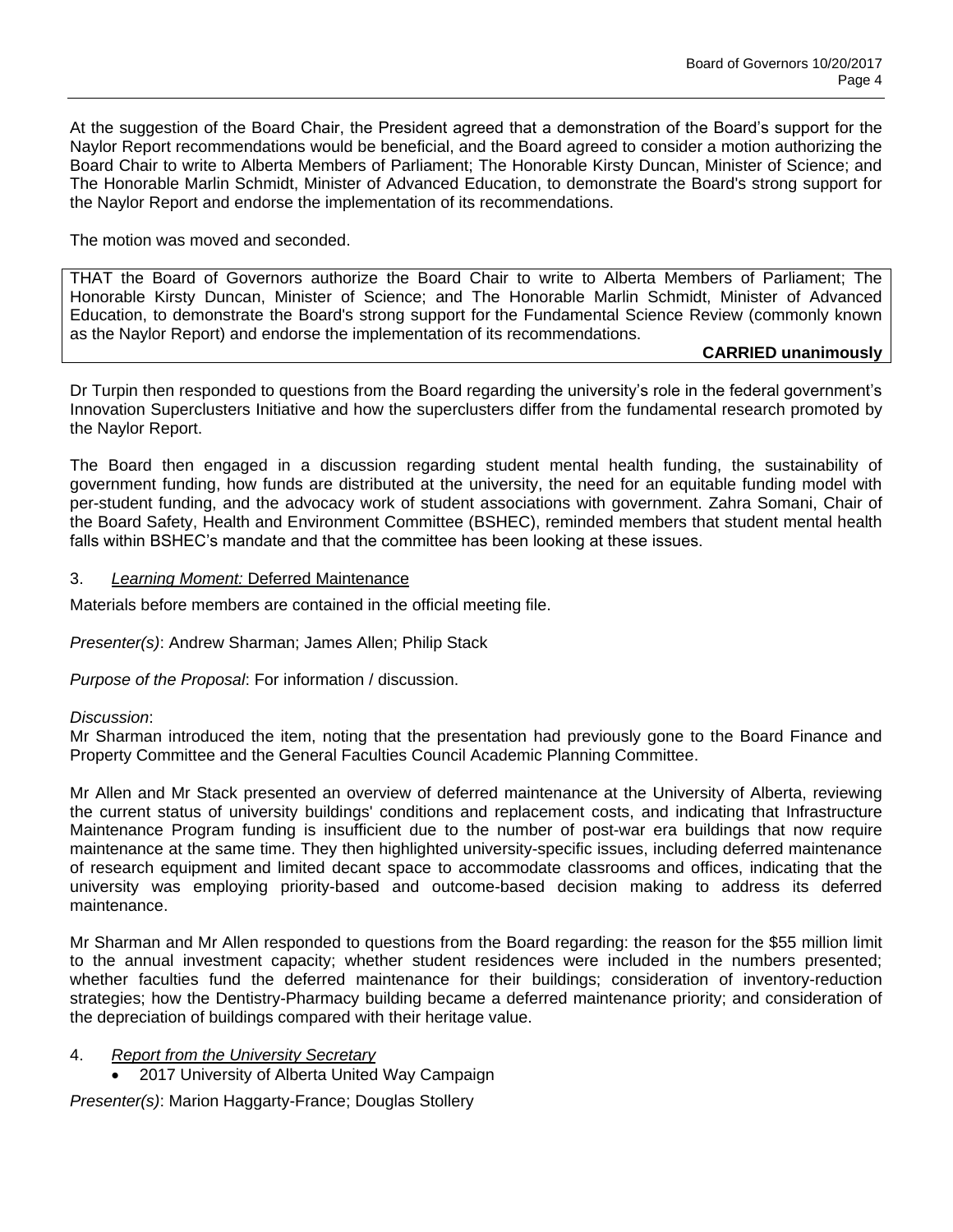*Discussion*:

Ms Haggarty-France and Chancellor Stollery briefed the Board on the 2017 University of Alberta United Way campaign, reviewing the United Way's history and purpose, noting the university's \$750,000 fundraising campaign goal, and encouraging Board members to participate in the campaign.

# **CONSENT AGENDA**

## 5. *Approval of the Consent Agenda*

Materials before members are contained in the official meeting file.

*Presenter(s)*: Michael Phair

## *Action Items*

- 5a. Approval of the Open Session Minutes of June 23, 2017
- 5b. *Report of the Finance and Property Committee*
- 5bi. Budget Model Principles
- 5bii. Board Finance and Property Committee Terms of Reference
- 5biii. Real Property Compliance Policy Updates
- 5c. *Report of the Learning and Discovery Committee*
- 5ci. Proposal for the Termination of the Bachelor of Music Liturgical Arts Major and the Bachelor of Music Musical Arts Major, Augustana Faculty
- 5d. *Report of the Board Chair*
- 5di. Governors of the University of Alberta Mandate and Roles Document *Information Reports*
- 5e. Report of the Audit Committee
- 5f. Report of the Finance and Property Committee
- 5g. Report of the Human Resources and Compensation Committee
- 5h. Report of the Investment Committee
- 5i. Report of the Learning and Discovery Committee
- 5j. Report of the Safety, Health and Environment Committee *Regular Reports*
- 5k. Chancellor's Report
- 5l. Alumni Association
- 5m. Students' Union
- 5n. Graduate Students' Association (including 2016-17 Financial Statements)
- 5o. Association of Academic Staff
- 5p. Non-Academic Staff Association
- 5q. General Faculties Council
- 5r. Board Chair and Board Members Activity Report